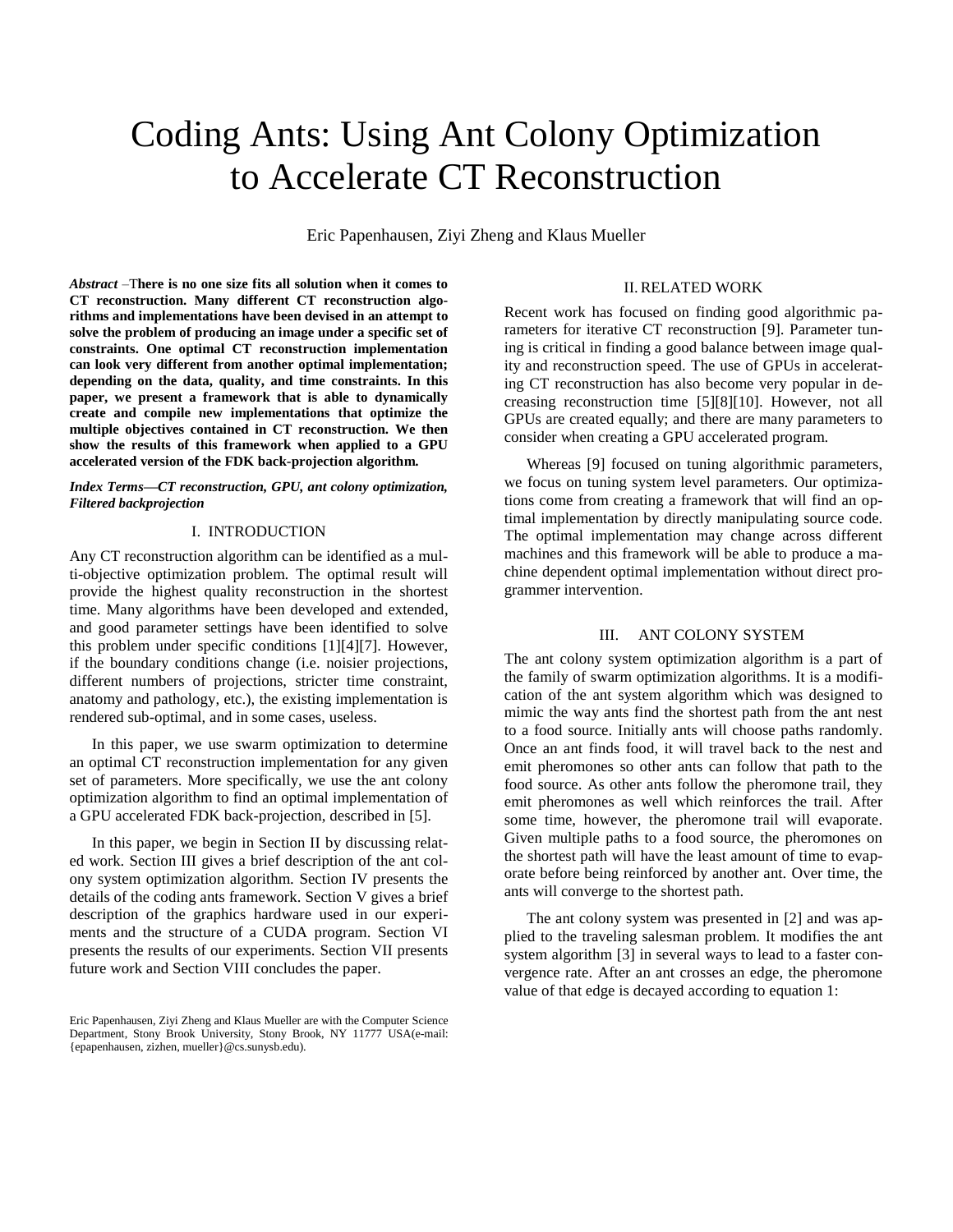

Figure 1. An illustration of the framework presented in this paper. (a) a graph representing all possible implementations of a program. (b) the super source file represented by the graph in (a). (c) a path is selected through the graph. (d) source code corresponding to the path selected in (c).

$$
\tau_{ij} = 1 - \varphi \quad \tau_{ij} + \varphi \quad \tau_0 \tag{1}
$$

where  $\tau_{ii}$  denotes the pheromone quantity on the edge from state *i* to state *j.* The pheromone decay coefficient, φ, determines how much pheromone is decayed after an ant choses the edge from *i* to *j*. The initial pheromone value,  $\tau_0$ is the value every edge has at the beginning of the program. Equation 1 reduces the probability of multiple ants choosing the same path.

After all ants have chosen a path, the pheromone of each edge is updated as follows:

$$
\tau_{ij} = 1 - \rho \cdot \tau_{ij} + \rho \cdot \Delta \tau_{ij}^{best} \qquad (2)
$$

The variable  $\tau_{ij}$  has the same meaning as equation 1. The variable  $\Delta \tau_{ij}^{\text{best}}$  evaluates to the inverse of the length of the best path if the edge from *i* to *j* was taken by the ant with the best path; otherwise it evaluates to zero. The variable ρ represents the evaporation rate. This leads to a pheromone increase on the edges taken by the ant that produced the best solution; while decaying the pheromones on all other edges. When transitioning from one state to another, the edge is selected probabilistically according to the following probability:

$$
p_{ij}^k = \frac{\tau_{ij}^\alpha - \eta_{ij}^\beta}{\sum \tau_{ij}^\alpha - \eta_{ij}^\beta}
$$
 (3)

where  $\tau_{ij}$  determines the amount of pheromone on the edge from  $i$  to  $j$ , and  $\eta_{ii}$  defines some predetermined desirability of that edge (e.g. the inverse of the edge weight). The variables  $\alpha$  and  $\beta$  are weighting factors for  $\tau_{ij}$  and  $\eta_{ij}$  respectively. The variable  $p_{ij}$ <sup>k</sup> is the probability that an ant will select an edge that goes from state *i* to state *j* during the  $k^{\text{th}}$  iteration.

### IV. IMPLEMENTATION

We use the ant colony system described in the previous section to find and create an optimal implementation for a specific set of constraints. In order to do so we define the structure of a program as a directed graph with a single source, at which every ant will start, and a single sink, where every ant will finish. The nodes of the graph correspond to source code snippets. A path from source to sink corresponds to a candidate implementation that can be compiled and executed. The output of the candidate implementation can then be measured and ranked among the other candidate implementations to find the ant with the shortest path for that iteration. The shortest path can be defined as a function of image quality and reconstruction time.

The graph is constructed by creating a super source file. This super source file contains annotated sections of code. These annotations specify node id and incoming edges. Figure  $1(a)$  and  $1(b)$  show the graph and its corresponding super source file. Figure 1(c) and 1(d) show a potential path through the graph, and the corresponding candidate implementation. This super source file is then submitted as input to our program, which converts it to its graph representation and runs the ant colony system algorithm to produce an optimal implementation.

One aspect of our program differs from the traditional ant colony system algorithm. There is no predetermined desirability, η. There is no way of determining edge weight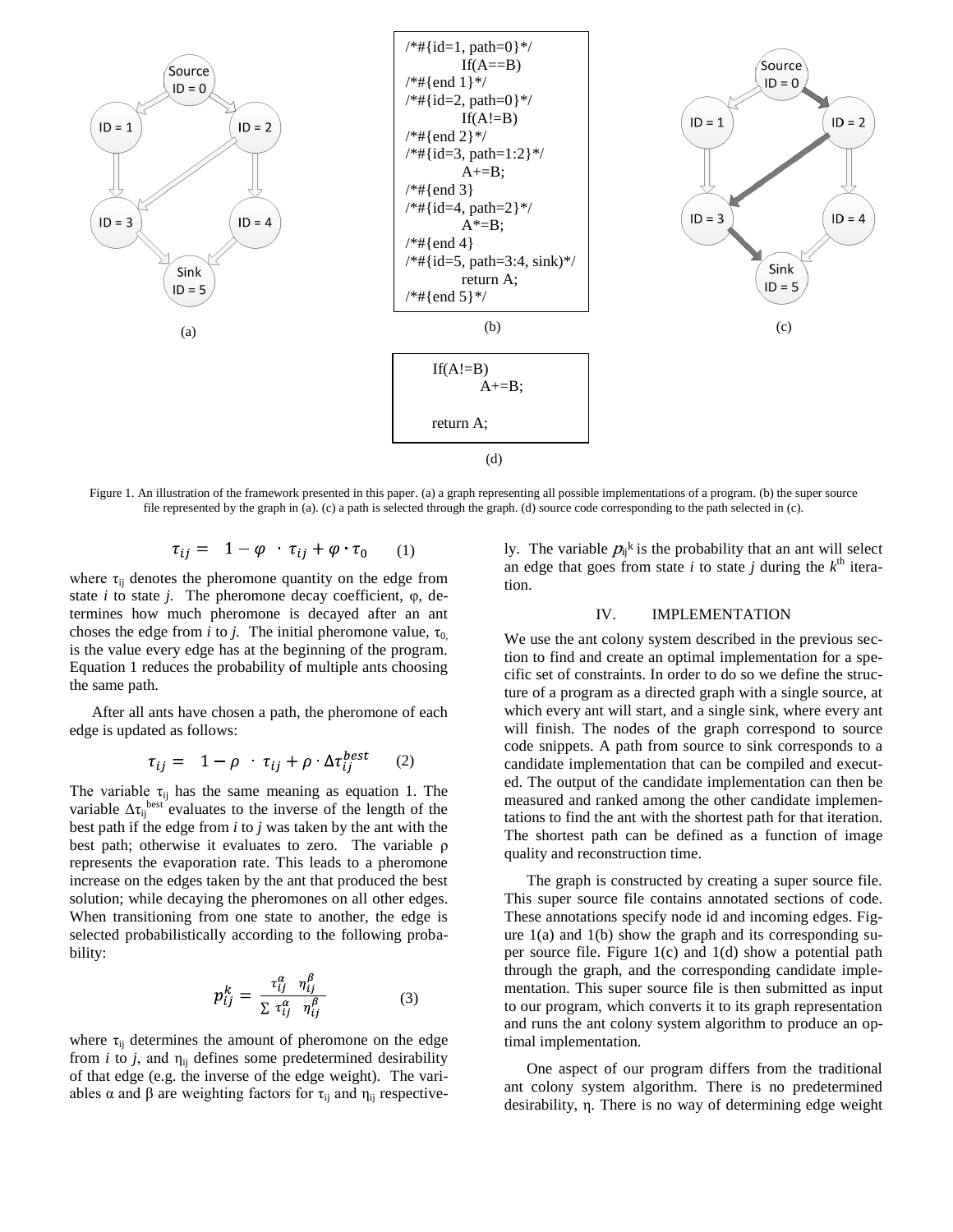before running the algorithm. We can still apply the ant colony system algorithm by only considering the pheromone value, τ, when looking at an edge. This is equivalent to setting η to one, for all edges. Equation 4 shows how edges are selected by ants. Our experiments indicate that this still converges to an optimal solution.

$$
p_{ij}^k = \frac{\tau_{ij}^\alpha}{\sum \tau_{ii}^\alpha} \tag{4}
$$

Since graphics hardware plays such a prominent role in CT reconstruction, our framework provides the option of expanding the graph provided in the super source file to account for different grid and thread block sizes. This is done by copying the code snippets that contain the threads unique ID and offsetting the ID by the grid dimension. This allows the framework to implicitly increase the workload for each thread. Figure 2 shows an example of this. The grid and thread block dimensions determine the granularity of each thread. The smaller the grid and block size, the more work each thread will perform.



Figure 2. Sample code demonstrating how thread granularity can be increased implicitly. (a) Source code representing a thread granularity of one (e.g. grid = 16, thread block = 16). (b) Source code representing a thread granularity of two (e.g.  $grid = 8$ , thread block = 16).

In this specific example a thread in Figure 2b computes two final results and stores them into the respective target locations in memory.

#### V.GRAPHICS HARDWARE

Modern GPUs follow a "Single Instruction Multiple Thread" (SIMT) model of parallel execution. In this model of execution, every thread executes the same instruction, but over different data. The implementation we attempt to optimize in our experiments use a C-like API called CUDA (Compute Unified Device Architecture) to program NVID-IA GPUs.

The GPU used in our experiments was the NVIDIA Ge-Force GTX 480. This graphics card contains 15 streaming multiprocessors. Each streaming multiprocessor contains 32 cores. Theoretical computing power of this graphics card is 1.3 TFLOPS. Like all NVIDIA graphics cards, this card has both on-chip and off-chip memory. Off-chip memory includes global, texture, and constant memory and typically incurs a latency of 400 to 600 clock cycles. On-chip memory includes shared memory as well as cache for texture and constant memory and is much faster than off-chip memory. The GTX 480 has a peak memory bandwidth of 177.4 GB/s for its 1.5 GB DDR5 device memory.

When accessing global memory, it is critical to performance that the access is coalesced. A coalesced memory access will allow multiple memory addresses to be returned with a single memory access; increasing memory bandwidth. A coalesced memory access typically requires every thread in a warp to access consecutive memory addresses. This constraint is relaxed, however, in devices with compute capability of 1.2 and higher. As long as the memory access of each thread is within a 32, 64, or 128 byte segment, depending on the data type, a coalesced memory access is performed.

GPU accelerated applications have a large number of parameters that can be tuned for optimal performance. Occupancy, thread granularity, and memory bandwidth are all examples of the types of parameters that can have a large impact on performance. Tuning one parameter too much can often lead to a sudden decrease in performance in some other aspect of the application. This is what is known as a performance cliff.

## VI. EXPERIMENT AND RESULTS

We used the framework presented in this paper to create an optimal GPU accelerated implementation of the FDK backprojection algorithm described in [4]. This back-projection implementation is then tested with the help of the RabbitCT framework [6]*.* We chose to compose the graph out of the three major implementations presented in [5]. An ant's path from the source to the sink represents either the first, second, or third configuration presented in [5], or some combination of the three. In this graph we also added a fourth configuration in which two projections are loaded per kernel call.

We ran our framework with 30 ants for 5 iterations. Our super source file described a graph that contained 25 nodes. This graph, however, is replicated for 16 different grid and thread block dimensions; creating a graph that contains 400 nodes. Table 1 shows a comparison of the timings of the FDK implementations that were produced through our framework with the results presented in [5] which were obtained by manually optimizing the code. For the  $256<sup>3</sup>$  implementation we found a faster implementation. This configuration loads two projections per kernel invocation and has a thread granularity of two in the x direction. For the  $512<sup>3</sup>$  implementation, our framework produced the same code as in [5]. Figure 3 shows a slice of the reconstructed volume. The quality of the reconstruction for the implementations produced by this framework was the same as the quality produced in [5].